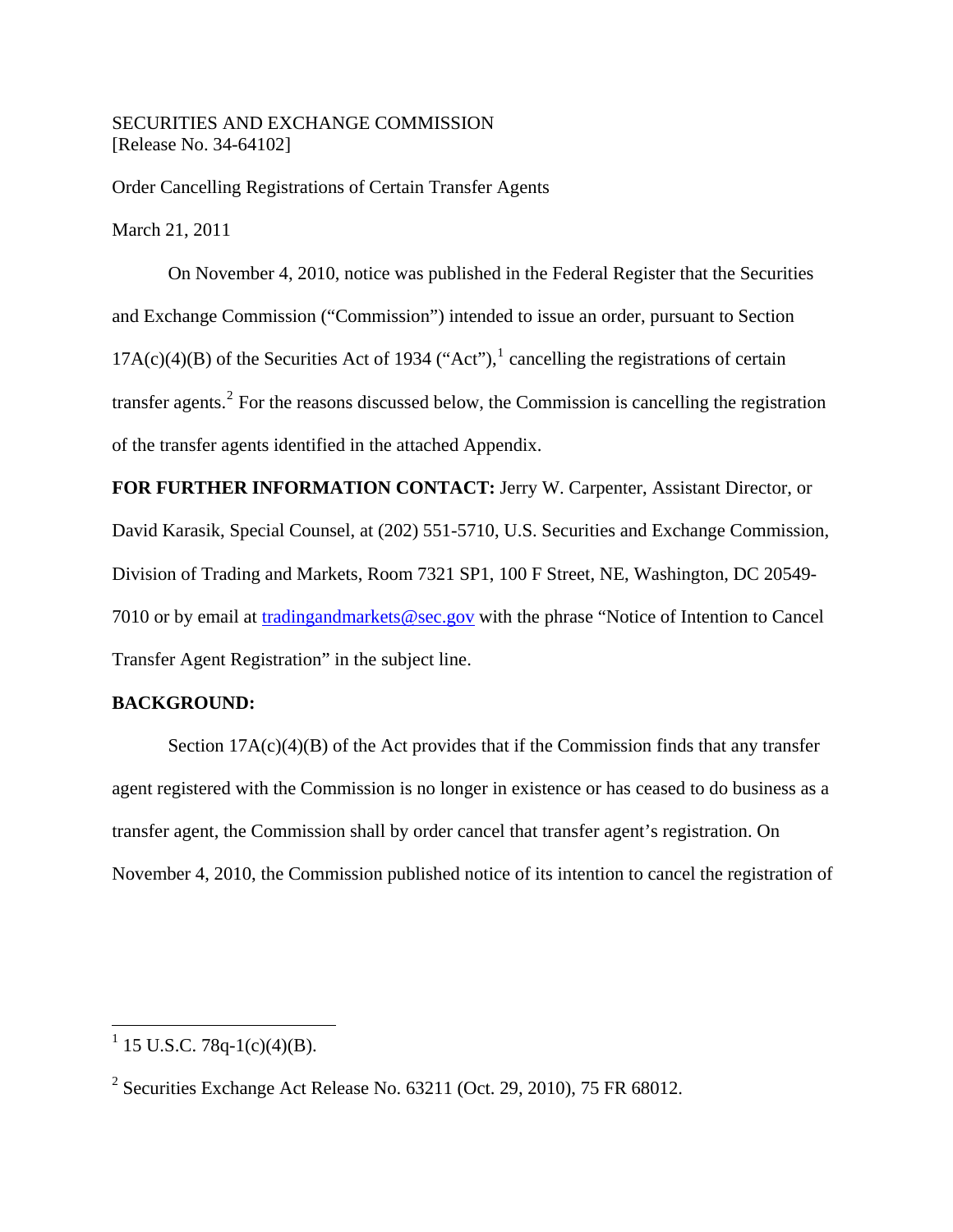certain transfer agents whom it believed were no longer in existence or had ceased doing business as transfer agents.<sup>[3](#page-1-0)</sup>

In the notice, the Commission identified 45 such transfer agents and stated that at any time after December 15, 2010, which was 41 days after the notice was published in the Federal Register, the Commission intended to issue an order canceling the registrations of any or all of the identified transfer agents. Three transfer agents contacted the Commission to object to the cancellation of their registrations stating that they have not ceased doing business as a transfer agent. The Commission has decided not to cancel the registration of these three transfer agents at this time. Two other transfer agents contacted the Commission regarding the cancellation of their registrations but did not object to such cancellation. None of the remaining 40 identified transfer agents contacted the Commission to object to the cancellation of their registrations.

Accordingly, the Commission is cancelling the registrations of the 42 transfer agents identified in the Appendix attached to this Order.

## **ORDER:**

On the basis of the foregoing, the Commission finds that each of the transfer agents whose name appears in the attached Appendix either is no longer in existence or has ceased doing business as a transfer agent.

2

<span id="page-1-0"></span> $\overline{a}$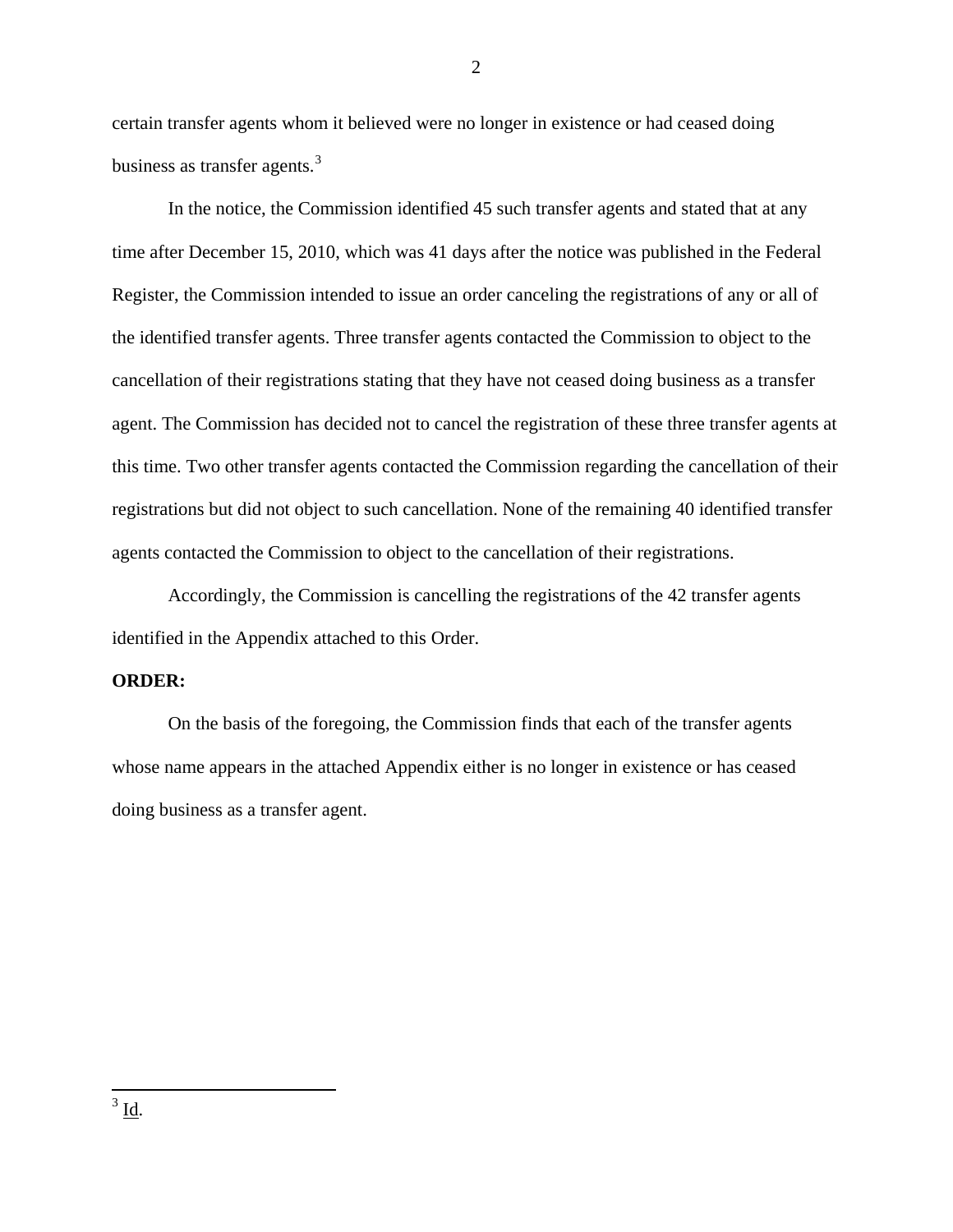IT IS THEREFORE ORDERED pursuant to Section 17A(c)(4)(B) of the Act that the registration as a transfer agent of each of the transfer agents whose name appears in the attached Appendix be and hereby is cancelled.

For the Commission by the Division of Trading and Markets pursuant to delegated authority.<sup>[4](#page-2-0)</sup>

> Cathy H. Ahn Deputy Secretary

<span id="page-2-0"></span> 4 17 CFR 200.30-3(a)(22).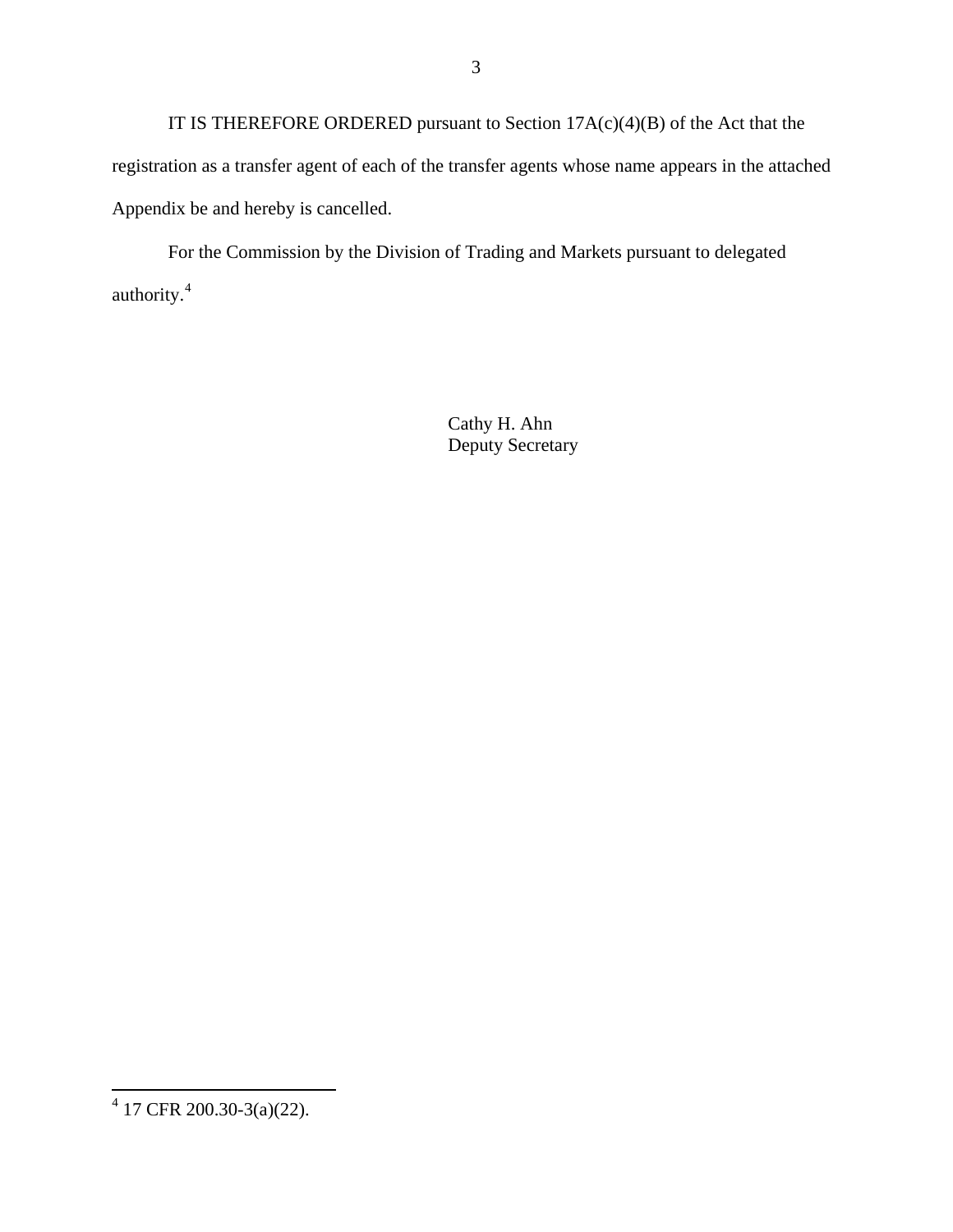## APPENDIX

| <b>Transfer Agent Name</b>                       | File No. |
|--------------------------------------------------|----------|
| ADVEST TRANSFER SERVICES, INC.                   | 8405855  |
| AGN ASSOCIATES & STOCK TRANSFER SERVICES, LLC    | 8406255  |
| AMAZON NATURAL TREASURES.COM, INC                | 8405839  |
| <b>Beverly National Corporation</b>              | 8505474  |
| CAPITAL FUND SERVICES, INC.                      | 8405909  |
| Cargill Investor Services, Inc.                  | 8405683  |
| <b>CENTURY REALTY TRUST Co</b>                   | 8400082  |
| CNB Bancorp, Inc.                                | 8505383  |
| <b>Compushare Transfer Corporation</b>           | 8406194  |
| Endless Investments, LLC                         | 8406178  |
| ELECTROCHEMICAL INDUSTRIES FRUTAROM INC.         | 8400814  |
| First Choice National Stock Transfer Agency Inc  | 8406154  |
| FORTUNE FUND ADMINISTRATION, INC.                | 8405672  |
| Francine Goodman (dba Maximvs Transfer Services) | 8405926  |
| <b>GTI Corporate Transfer Agents LLC</b>         | 8406151  |
| <b>Guarantee Services CORP</b>                   | 8406145  |
| <b>HOLA CORP</b>                                 | 8406047  |
| <b>HOWARD JOHNSON &amp; COMPANY</b>              | 8405555  |
| InCap Fund Administration, Inc.                  | 8406124  |
| International Acquisitions & Holdings, Inc.      | 8406164  |
| <b>INCORP STOCK TRANSFER INC</b>                 | 8406042  |
| Lapeer County Bank & Trust Co.                   | 8505250  |
| Legends Financial Holding, Inc.                  | 8505534  |
| <b>LIBERTY TRANSFER COMPANY</b>                  | 8405474  |
| MANCHESTER BENEFITS GROUP, LTD                   | 8405891  |
| MANCHESTER EXCHANGE TRUST LIMITED                | 8405810  |